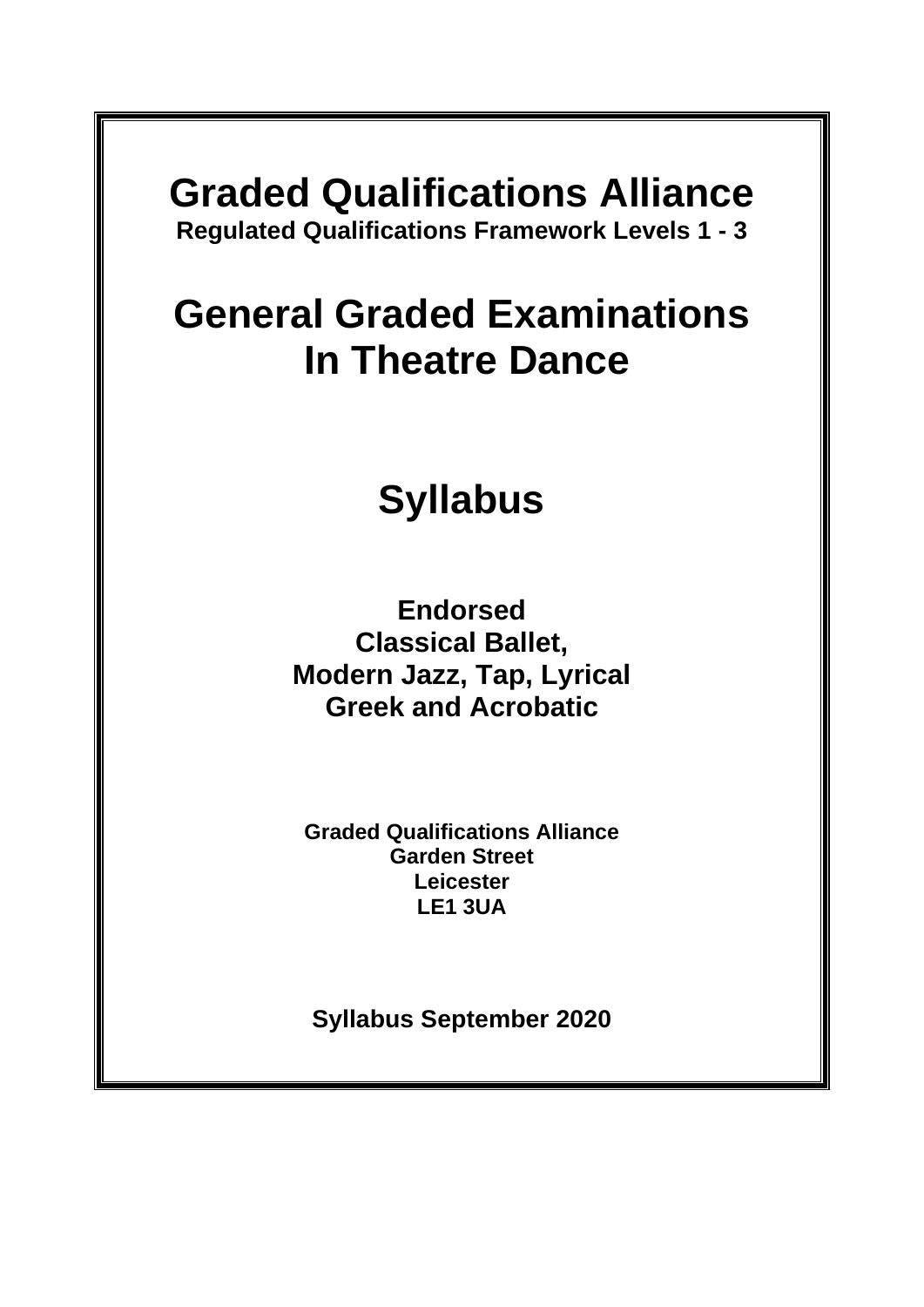### **Contents Page**

| 1.  | Rationale                                                | 3              |
|-----|----------------------------------------------------------|----------------|
| 2.  | <b>Specification Aims</b>                                | 3              |
| 3.  | <b>Specification Objectives</b>                          | 4              |
| 4.  | Progression                                              | 4              |
| 5.  | <b>Target Groups</b>                                     | 4              |
| 6.  | <b>Specification Overview</b>                            | 5              |
| 7.  | <b>Subject Content of Dance Disciplines</b>              | 5              |
| 8.  | Areas of Study (Examination Components)                  | 6              |
| 9.  | <b>Total Qualification Time</b>                          | $\overline{7}$ |
| 10. | Availability of Examinations and Entry Details           | $\overline{7}$ |
| 11. | <b>Duration of Examinations</b>                          | 8              |
| 12. | <b>Scheme of Assessment</b>                              | 8              |
| 13. | Level 1 (RQF) Assessment Criteria                        | 10             |
| 14. | Level 2 (RQF) Assessment Criteria                        | 11             |
| 15. | Level 3 (RQF) Assessment Criteria                        | 12             |
| 16. | Marking                                                  | 13             |
| 17. | <b>Level Descriptions</b>                                | 13             |
| 18. | <b>National Standards</b>                                | 14             |
| 19. | <b>Candidates with Additional Needs</b>                  | 16             |
| 20. | <b>Examination Results</b>                               | 16             |
| 21. | Awards of Pass, Pass with Merit or Pass with Distinction | 16             |
| 22. | Repeats                                                  | 17             |
| 23. | Language and Bias                                        | 17             |
| 24. | <b>Statutory Requirements</b>                            | 17             |
|     |                                                          |                |

25. Validity of Specification **17** and 17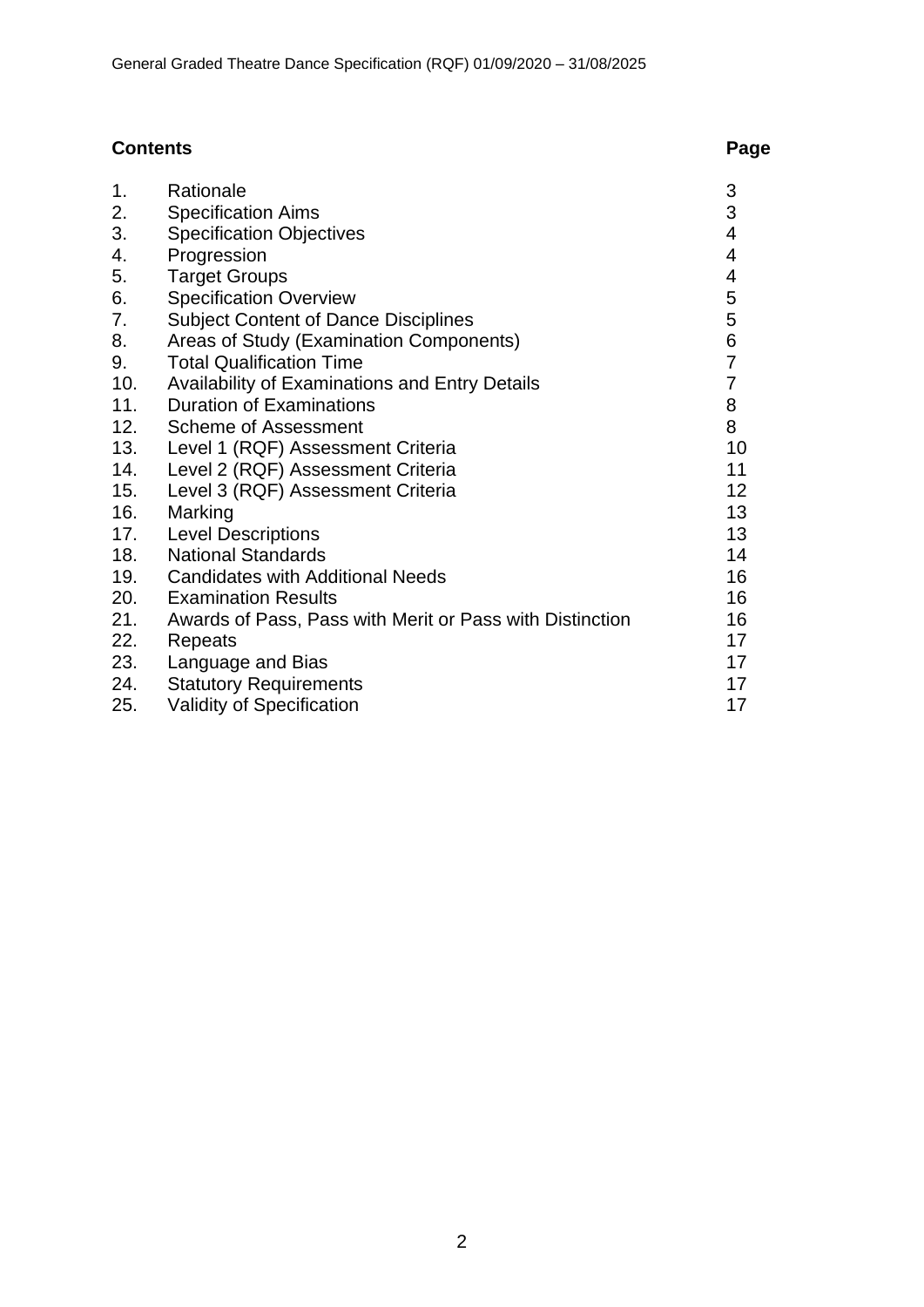#### **1. Rationale**

Dance transforms images, ideas, and feelings into movement sequences that are emotionally and socially significant. It provides a context for understanding the world and contributes to cultural and personal development in both applied and expressive contexts. Dance offers opportunities for the exploration, discovery and development of natural instincts for movement and offers many benefits for candidates by encouraging aesthetic and emotional development as well as enhancing motor skills.

GQAL is committed to ensuring access to all candidates who have the capacity to safely participate in its examinations. GQAL Graded Examinations in Dance make a distinctive contribution to education and training in the expressive and performing arts. This is because they:

- encourage individual candidates to select pathways that provide for the development of expressive and/or applied abilities and interests;
- enable candidates to work towards qualifications that meet their aspirations for a range of careers (e.g. as performers, professional dancers, teachers or physiotherapists);
- place an emphasis on performance;
- provide all candidates with opportunities to experience, understand, and value the language and art of dance and enable them to develop a broad base of skills and abilities in different disciplines.

This specification offers candidates the scope to study several dance disciplines in order to make progress through performance thereby developing their knowledge, skills and understanding of dance. This encourages a broad and continuing interest and participation in dance as an expressive medium and appropriate progression for those who aspire to careers as theatre dance professionals or in related occupations. The specification aims and objectives emphasise the breadth of study and the development of practical abilities. There is an explicit requirement and emphasis upon performance and an expectation that candidates will be able to demonstrate the critical and contextual knowledge necessary for an understanding, skill and enjoyment of dance.

The content of the specification, the structure of the examination, and the method of assessment place a clear emphasis on making progress and acquiring transferable skills, through the performance of the skills and artistry of dance and related disciplines. These include opportunities for the development of:

- creative expression;
- aesthetic perception;
- kinaesthetic sense;
- critical thinking and analytical skills;
- co-operation and teamwork;
- self-expression and self-esteem;
- organisation and problem solving;
- cultural literacy;
- communicating emotions through movement.

#### **2. Specification Aims**

A course of study based on this specification aims to:

• promote the progression of performance of dance as a medium for personal expression and enjoyment;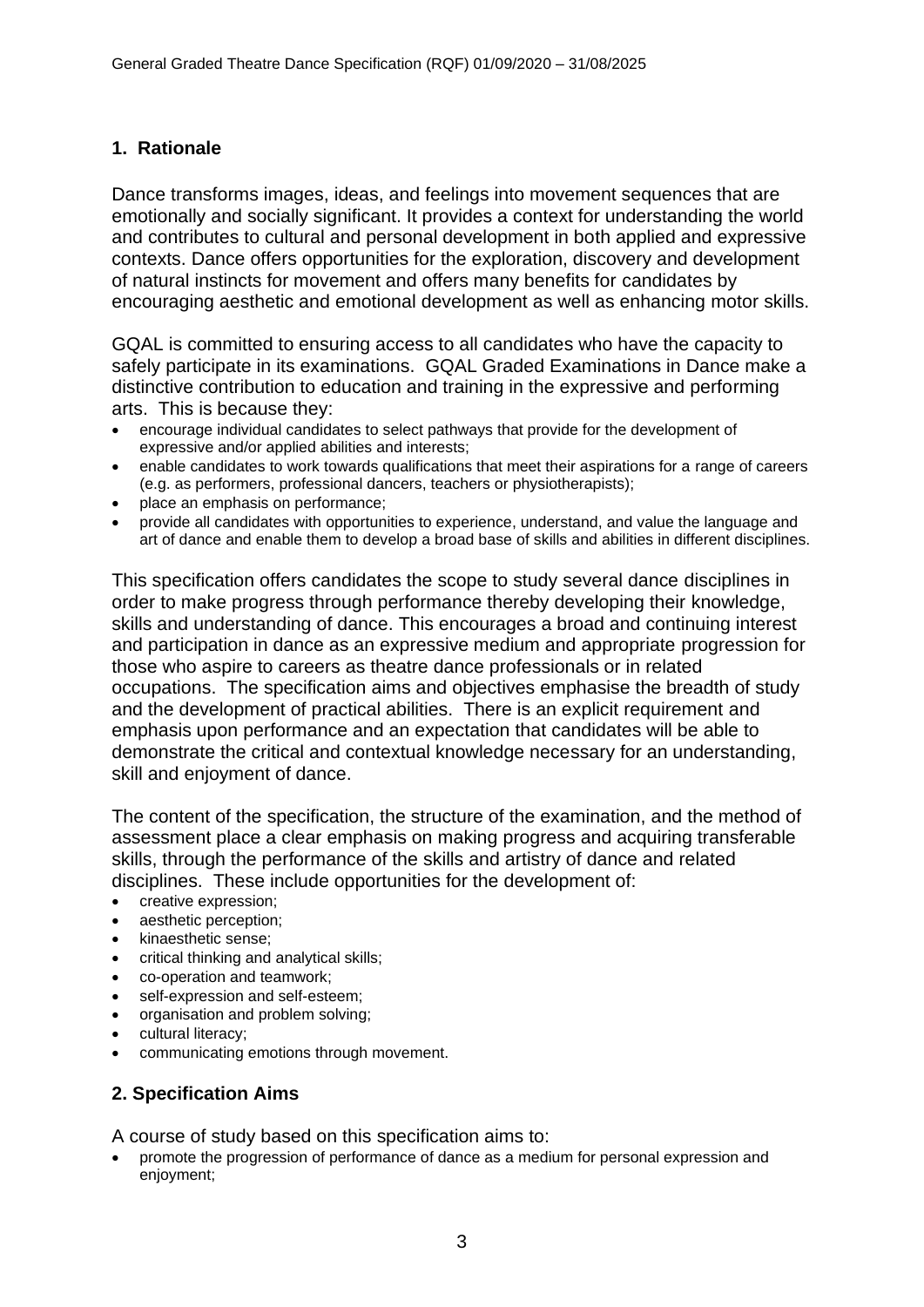- encourage the acquisition and development of personal, social, emotional, creative and physical skills and abilities;
- provide opportunities for active and discriminating participation both as performer and as audience;
- encourage the acquisition of aesthetic and critical understanding and judgement;
- develop increasing awareness of the cultural contribution of dance.

#### **3. Specification Objectives**

The content is intended to enable the following objectives to be met through a course of study based on this specification, which provide opportunities for:

- interpretation and choice of styles and dance disciplines, within a coherent and structured context;
- progressing through the disciplines, skills and concepts of dance and demonstrating increasing levels of self confidence, physical co-ordination and inter-personal skills;
- practical work based on sound principles that pay due regard to the health, safety and well being of those involved;
- increasing spatial awareness and the capacity for an informed response to critical, creative and aesthetic judgements.

The purpose may be summarised as fostering intuitive, aesthetic and imaginative thinking expressed through dance and encouraging active and continuing participation in the performing arts.

#### **4. Progression**

Progression is achieved through the Graded Examination structure, with each of the eight grades being progressively differentiated by content and performance. Opportunities are available to further extend and develop individual abilities by courses leading to vocational, professional and teaching qualifications.

The opportunities for progression underline the contribution of the specification for Graded Examinations in Dance to the national provision of training and qualifications for dancers in the theatre and allied professions. Candidates are able to select pathways that provide for the development of expressive and/or applied abilities and interests and to work towards qualifications that meet their aspirations for a range of careers (e.g. as performers, professional dancers, or teachers).

#### **5. Target Groups**

This specification is designed to provide opportunities for candidates from four years of age and onwards, though are typically taken by the four to eighteen age range.

A typical candidate might be expected to take twelve years of study to progress from Grade 1 to Grade 8. Entry to the grades is not age related and is open to any prospective candidate who has the physical capability to safely undertake the study requirements. Candidates with additional educational needs are not targeted separately although special provision may be made for them.

Continuing Education candidates include those returning to learn dance as well as those starting to learn as mature candidates. No prior learning or ability is required but prospective candidates are expected to start at a grade appropriate to their physical capabilities. There are no age restrictions, the age of candidates being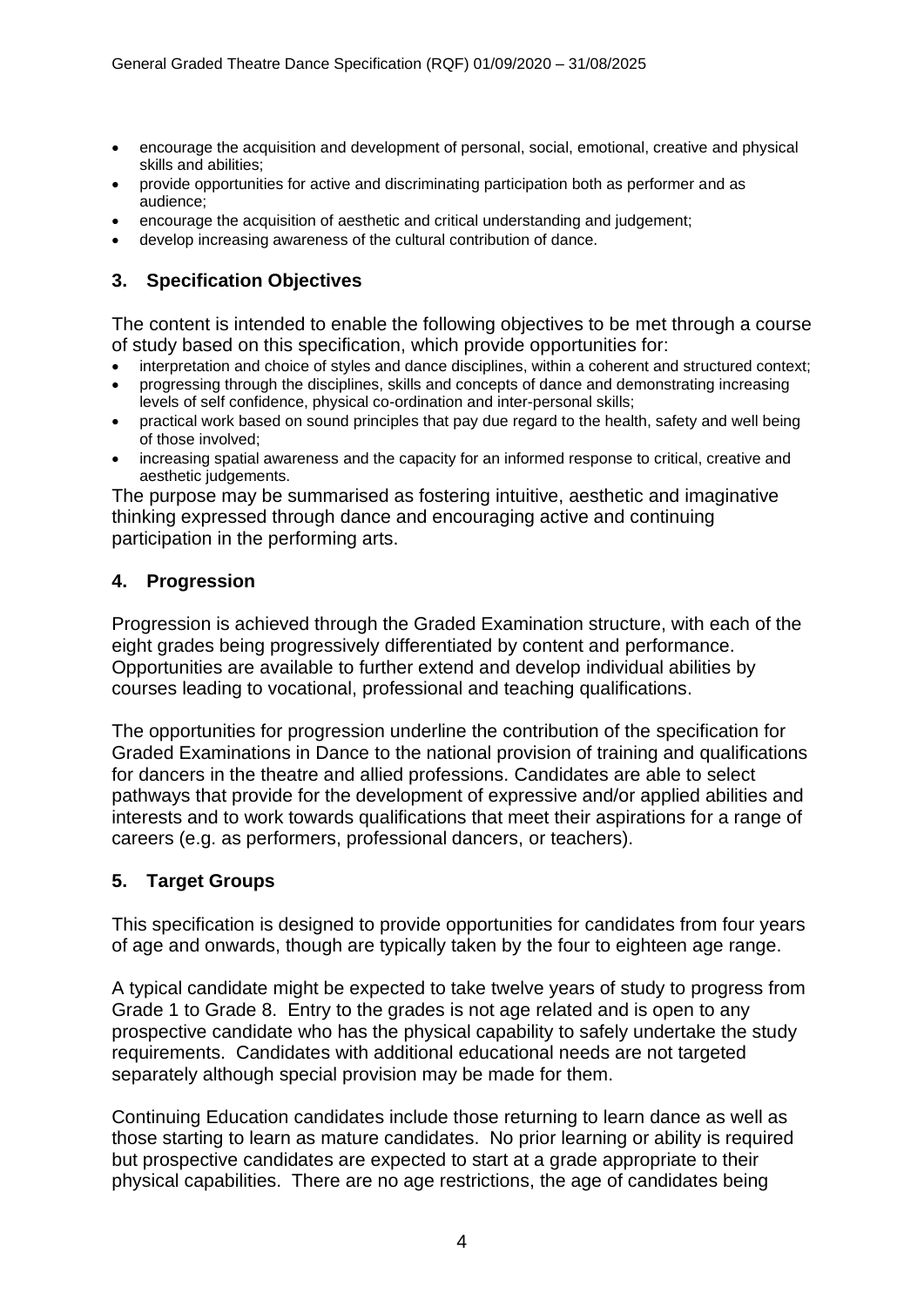entered for these examinations include those who are 70+. Mature candidates who are considering learning dance are encouraged to contact GQAL for a list of teachers in their area and for advice on what is appropriate to them.

| <b>Age or Description</b>   | <b>Grades</b>             | <b>RQF Level</b>    |
|-----------------------------|---------------------------|---------------------|
| $4 - 7$                     | <b>Preliminary Grades</b> | N/A                 |
| $6 - 13$                    | $1 - 5$                   | Level 1 and Level 2 |
| $11 - 18 +$                 | $6 - 8$                   | Level 3             |
| <b>Continuing Education</b> | Grades $1 - 8$            | All Levels          |

#### **6. Specification Overview**

Examinations at **Grades** 1 – 8 are available in Classical Ballet, Modern Jazz, Lyrical, Tap, Greek and Acrobatic. Progression through the Grades in each discipline is provided through a **Programme of Study** based on this specification. Each grade requires the practical demonstration of the minimum levels of achievement set out in the **Level Descriptions**. All the examinations require candidates to demonstrate achievement in the Barre, Centre and Dance Areas of Study for each examination.

This specification provides opportunities for interpretation and choice of styles and dance disciplines within a coherent and structured context. The intention is to provide a firm foundation of technique that can be progressively built on. The structure allows candidates to selectively develop progress with their performance of their chosen disciplines and to use this as a basis for their education, vocational and professional training in dance and related fields.

#### **7. Subject Content of Dance Disciplines**

The specification offers the following Disciplines for candidates to choose from: Classical Ballet, Modern Jazz, Lyrical, Tap, Greek, and Acrobatic. The Subject Content summary of these as given below should be read in conjunction with the Grade Descriptions provided in the Scheme of Assessment. Information for teachers and advice on specification requirements is available from GQAL, Garden Street, Leicester LE1 3UA

*Classical Ballet* **-** A dance form combining elements of the English and French traditions of ballet. This discipline places an emphasis on the mastery of correct and safe technique, the vocabulary of dance, physical placement, spatial relationships, dramatic presence and artistic expression. As a form it requires the ability to make movement look effortless and graceful and the flexibility, strength, endurance, muscle memory, discipline, and attention to detail necessary to express emotion and feeling.

*Modern Jazz* - A popular dance form that makes extensive use of musical styles. This discipline places an emphasis on the mastery of self-expression, energetic movement and response to rhythm and occasion. As a form it is athletic and physically demanding and requires high levels of coordination, concentration and stamina.

*Lyrical* - This discipline places an emphasis on the mastery of self-expression, gracefulness and the use of movement to convey a sense of romance and style, in response to rhythm and lyrics. As a form it requires dancers to understand and interpret both lyrics and melody with increasing emotional maturity, physical flexibility and co-ordination**.**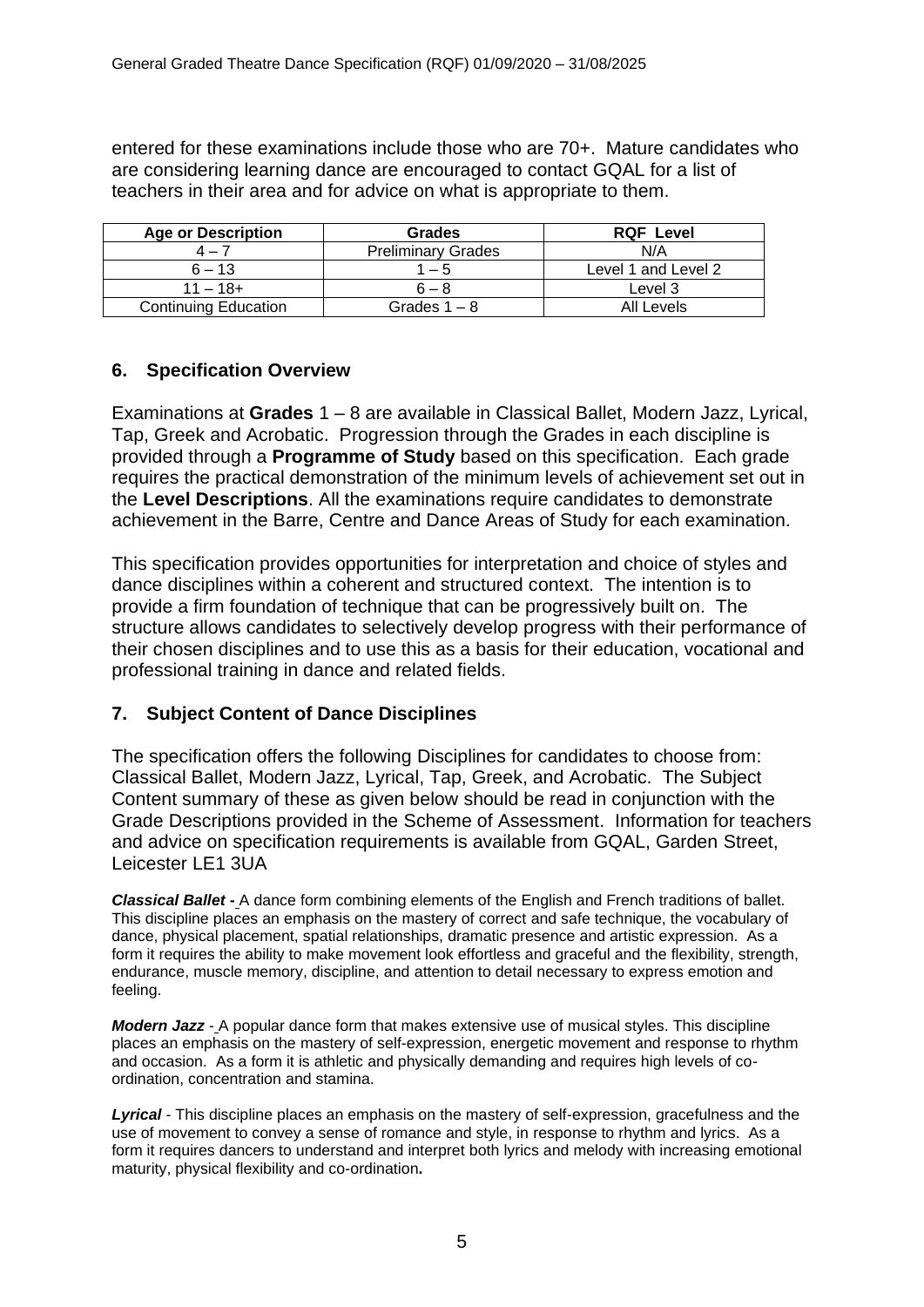**Tap** - A strongly rhythmical dance form that draws on music from many traditions. This discipline places an emphasis on the mastery of using the feet as a percussive instrument, on the response to rhythm, and on interpretation and expression. As a form it requires an understanding of beat, time signatures and musical expression as well as high levels of co-ordination, concentration and stamina.

*Greek* - A dance form drawn from classical Greek traditions of dance. This discipline places an emphasis on the mastery of expression through poised, graceful and athletic movement. As a form it requires the ability to give physical expression to a range of emotions by using elements of mime and dance.

*Acrobatic* - A physically demanding dance form derived from acrobatic traditions of entertainment. This discipline places an emphasis on athleticism, agility, strength, control and balance, in order to ensure graceful and apparently effortless movement and sculptural representation. As a form it uses transitions in body shape to express feelings and emotions by exercising control over space and movement.

#### **8**. **Areas of Study (Examination Components)**

There are no optional **Areas of Study**. The following summaries provide an overview of the Areas of Study for Grades 1 - 8 in Barre, Centre and Dance.

All the Disciplines follow a similar pattern comprised of the three Areas of Study in each of eight grades. These areas of study are referred to as **Examination Components**.

*Barre* (exercises performed with barre support) **-** The purpose of work at the barre is to develop a candidates strength, flexibility, co-ordination, balance and correct alignment with the support of the barre and is structured to develop candidates confidence. Work at the barre is the starting point for all work in both teaching and examinations. It is used to develop co-ordination, balance, posture, alignment and physical skills (i.e. transferring weight) and enables the dancer to concentrate on working with particular parts of the body. Its purpose is to build up and strengthen muscle groups, flexibility and control so that the dancer is able to progressively 'dance at the barre'.

**Centre** (exercises performed without barre support) - The purpose of work in the centre is to build on and control the qualities developed at the barre incorporating an awareness of space and direction. Work in the centre takes place away from the barre and utilises the space available to the dancer. Its purpose is to develop increasing spatial awareness, fluency of movement and mind-body coordination. It progressively builds on qualities of greater physical strength and increasing athleticism and allows for an increasing emphasis on the qualities of dance, presentation, movement and a feeling for music.

**Dance** (performance of short dance sequences) - The purpose of work in the dance section is to develop performance skills and the candidates own capacity for interpretation and self expression through the amalgamation of steps and sequences. Dance also utilises the space available to the dancer. Its purpose is to develop ownership of space, technique and expression, together with qualities of enjoyment, presentation, self-confidence, mastery of dance and interpretation of music. These qualities together with increasing physical awareness and ability find their realisation in a synthesis of music, dance and self. The progressive development of this synthesis, together with increasing knowledge, skills and understanding, forms an important part of both the teaching and the assessment of this specification.

Each Graded Examination from Grade 1 to Grade 8 follows the same pattern. The Areas of Study form the basis for the examined Assessment Components. This continuity ensures that both teachers and candidates have a clear understanding of what is to be assessed. In each discipline the level of ability, expression and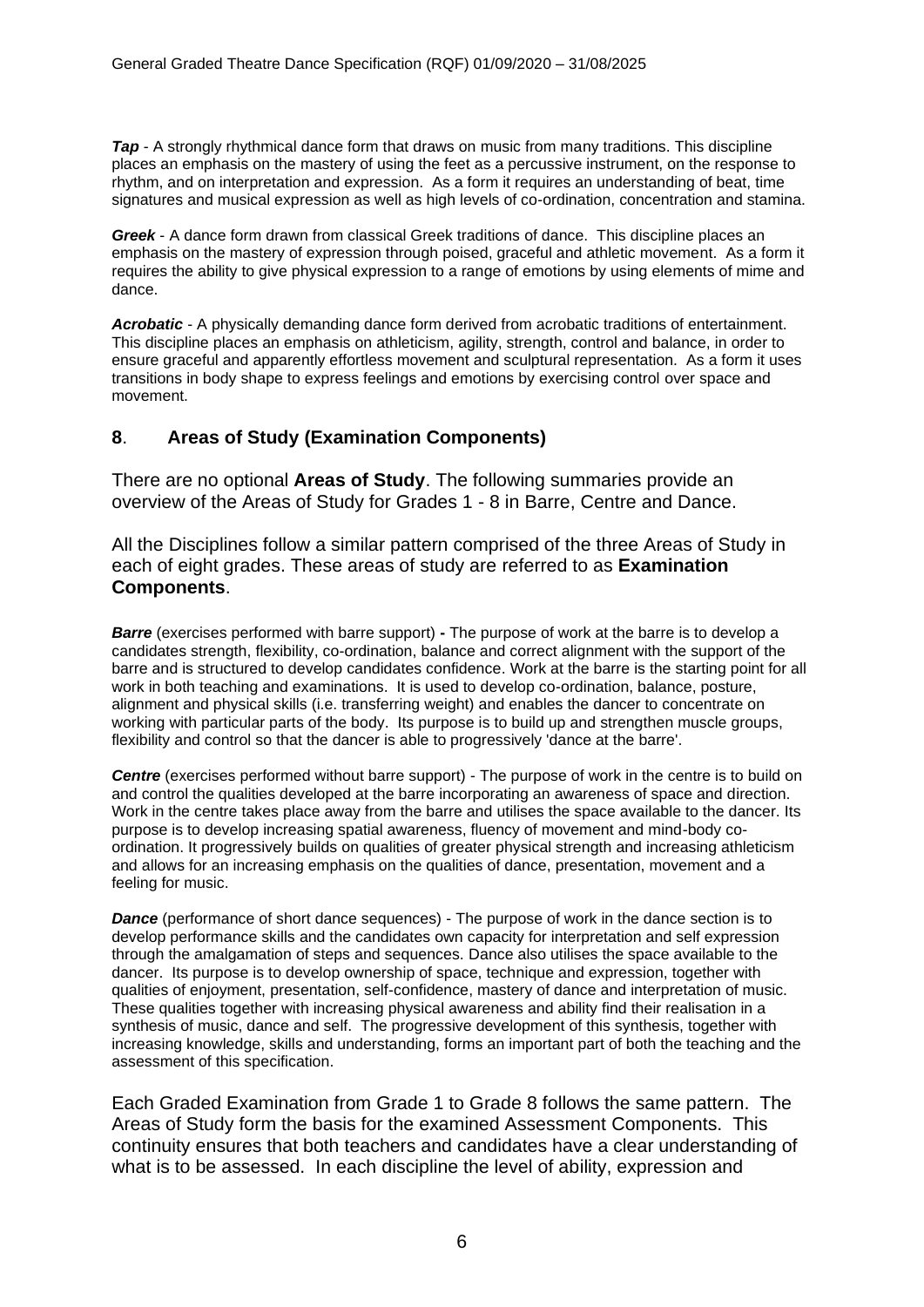performance become progressively more demanding as the candidate enters the next grade.

#### **9. Total Qualification Time**

Each course for General Graded Examinations from Grade 1 to Grade 8 follows the same pattern and will require the following minimum amount of study hours:

| Grade   | <b>Guided</b><br>Learning<br><b>Hours</b> | <b>Other Learning</b><br><b>Hours</b> | <b>Total</b><br><b>Qualification</b><br><b>Time</b> | <b>Current Credit</b><br>Value |
|---------|-------------------------------------------|---------------------------------------|-----------------------------------------------------|--------------------------------|
| Grade 1 | 60                                        | 10                                    | 70                                                  | $\overline{7}$                 |
| Grade 2 | 60                                        | 10                                    | 70                                                  | $\overline{7}$                 |
| Grade 3 | 60                                        | 10                                    | 70                                                  | 7                              |
| Grade 4 | 75                                        | 20                                    | 95                                                  | 10                             |
| Grade 5 | 75                                        | 20                                    | 95                                                  | 10                             |
| Grade 6 | 90                                        | 40                                    | 130                                                 | 13                             |
| Grade 7 | 90                                        | 40                                    | 130                                                 | 13                             |
| Grade 8 | 90                                        | 40                                    | 130                                                 | 13                             |

#### **10. Availability of Examinations and Entry Details**

These examinations are available to anyone who is capable of safely reaching the required standard. The entry requirements are intended to ensure that there are no barriers to restrict access and progression and that equal opportunities exist for all candidates. Centres and teachers are required to provide applicants with information and advice on the appropriate Programme of Study, the level of demand and associated physical requirements and the expectations of performance at the Grade sought. GQAL reserves the right to decline entry to an examination where previous qualifications, experience and level of physical fitness give rise to concerns about the safety and well being of the candidate during an examination performance*.* There are no prior entry requirements or restrictions.

Examinations are available through the teacher with a minimum notice period of 8 weeks. Further details are available from GQAL.

The examination will be conducted by either a Visiting Examiner, or a Remote Examiner. The option of a remote examination is at the discretion of GQAL, Centres/Teachers wishing to have the examination conducted remotely should make a request to GQAL. GQAL reserves the right to insist on remote examining in certain circumstances.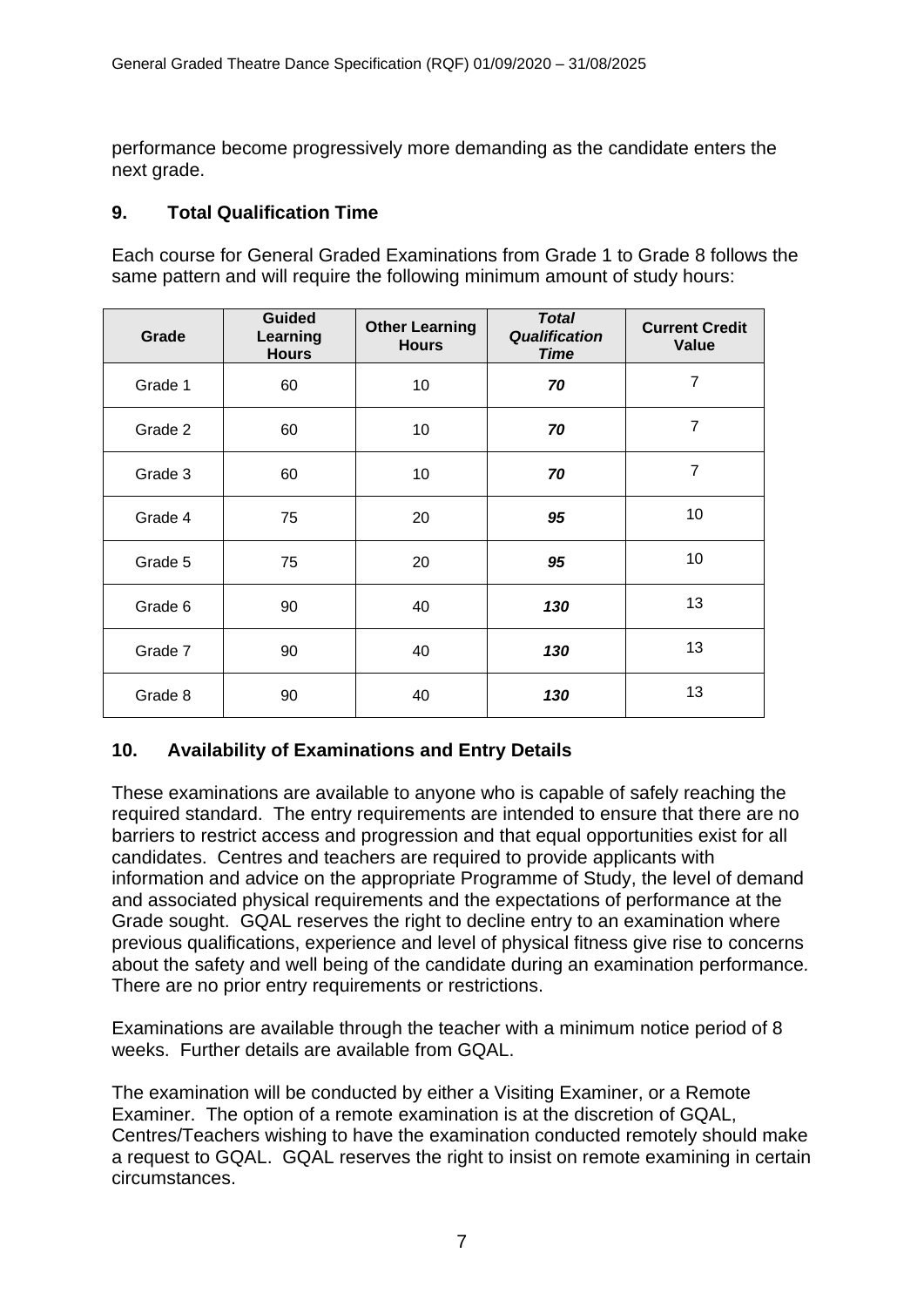#### **11. Duration of Examinations**

All examinations are performance based and are structured so that the duration of each examination provides opportunities for all candidates to demonstrate achievement in the chosen discipline whilst ensuring an appropriate level of demand across the disciplines at each grade. The duration of examinations at each grade is set out in the following table.

| Grade                          |           |    |    |    |    |    |    |    |
|--------------------------------|-----------|----|----|----|----|----|----|----|
| <b>Maximum duration of the</b> | 10<br>ت ، | ററ | 25 | 28 | 34 | 39 | 42 | 42 |
| examination in minutes         |           |    |    |    |    |    |    |    |

At each level and between some grades there is an increase in the time required to ensure that multiple candidates have adequate opportunities to demonstrate the necessary levels of performance.

#### **12. Scheme of Assessment**

Assessment is by external examination.

During an examination candidates will be assessed on their ability to demonstrate performance of the following five **Assessment Categories**:

- 1. *Technique*
- 2. *Musicality*
- 3. *Appearance*
- 4. *Performance Skills*
- 5. *Knowledge and Understanding*

| <b>Coverage of the Assessment Categories</b> |                       |               |              |  |  |
|----------------------------------------------|-----------------------|---------------|--------------|--|--|
| <b>Assessment Categories</b>                 | <b>Areas of Study</b> |               |              |  |  |
|                                              | <b>Barre</b>          | <b>Centre</b> | <b>Dance</b> |  |  |
| 1A Technique A                               |                       |               |              |  |  |
| 1B Technique B                               |                       |               |              |  |  |
| 1C Technique C                               |                       |               |              |  |  |
| 2 Musicality                                 |                       |               |              |  |  |
| 3 Appearance                                 |                       |               |              |  |  |
| <b>4A Performance Skills A</b>               |                       |               |              |  |  |
| <b>4B Performance Skills B</b>               |                       |               |              |  |  |
| 5 Knowledge and Understanding                |                       |               |              |  |  |

The marking scheme comprises a balanced structure of **Examination Components** and **Assessment Categories**. Taken together they form a matrix that enables the performance of each candidate to be systematically assessed and marked in order to produce both a final score and a profile of achievement.

The **Examination Components:** Barre, Centre and Dance are not weighted, i.e they are of equal importance in terms of their assessment.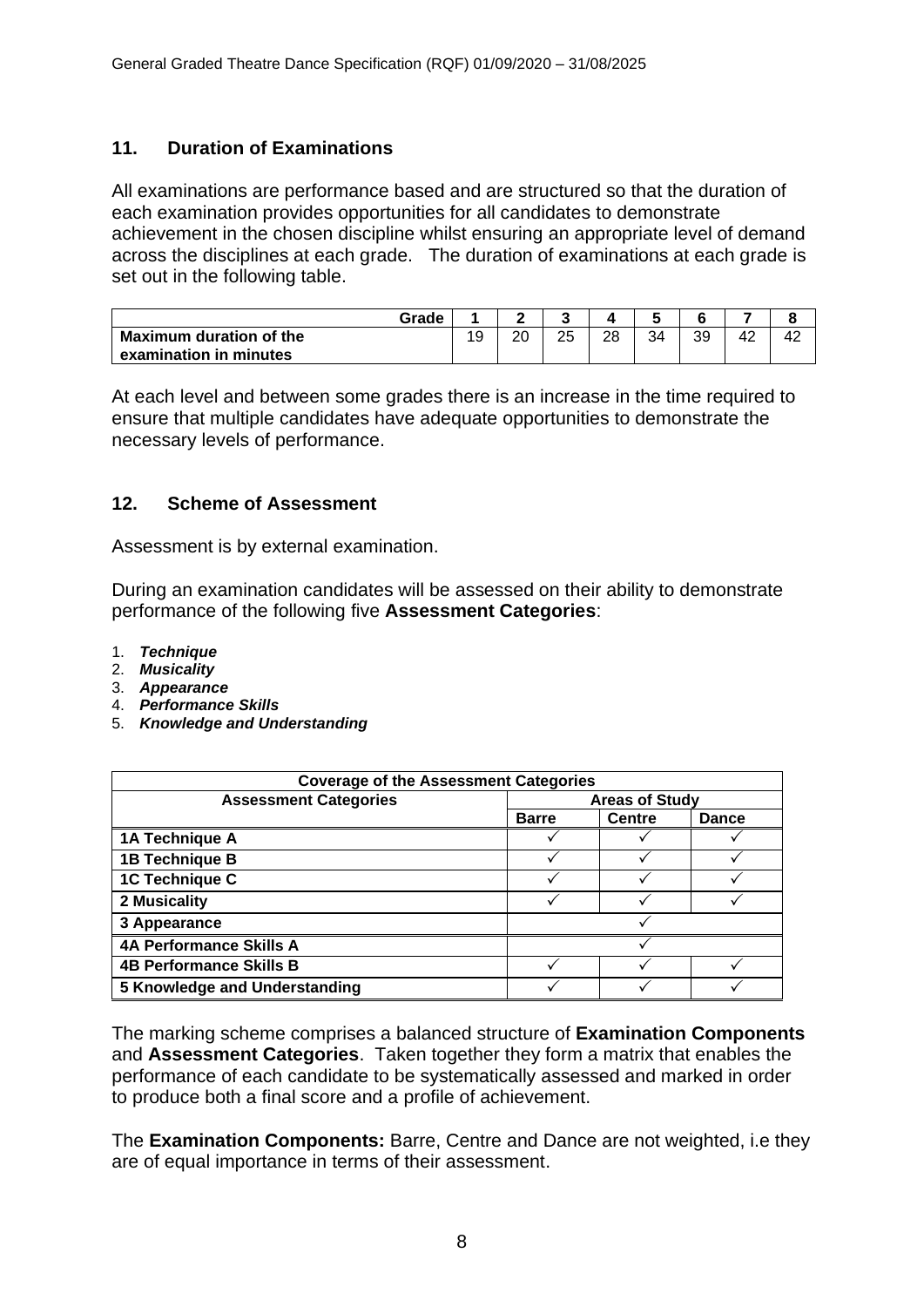The five **Assessment Categories:** Technique, Musicality, Appearance, Performance Skills, Knowledge & Understanding are weighted as follows:

| <b>Weightings for Assessment Categories</b>                                                                                  |  |  |  |  |  |  |
|------------------------------------------------------------------------------------------------------------------------------|--|--|--|--|--|--|
| Knowledge and<br><b>Technique</b><br><b>Musicality</b><br><b>Performance</b><br>Appearance<br><b>Skills</b><br>Understanding |  |  |  |  |  |  |
| 15%<br>15%<br>45%<br>5%<br>20%                                                                                               |  |  |  |  |  |  |

#### **Assessment Categories** have the following **Assessment Strands**

- *Technique* has three Strands: Tech A, Tech B and Tech C.
- *Musicality* has one Strand.
- *Appearance* has one Strand.
- *Performance Skills* has two Strands: PS A and PS B.
- *Knowledge and Understanding* has *one* Strand

The description of what is required at each Grade for each Assessment Category/Strand is termed **Assessment Criteria**. Each **Assessment Criteria** is exemplified by reference to a list of terms that describe how it is to be understood and applied. These lists of terms are provided to guide and direct examiner as a means of ensuring common levels of understanding and expectation.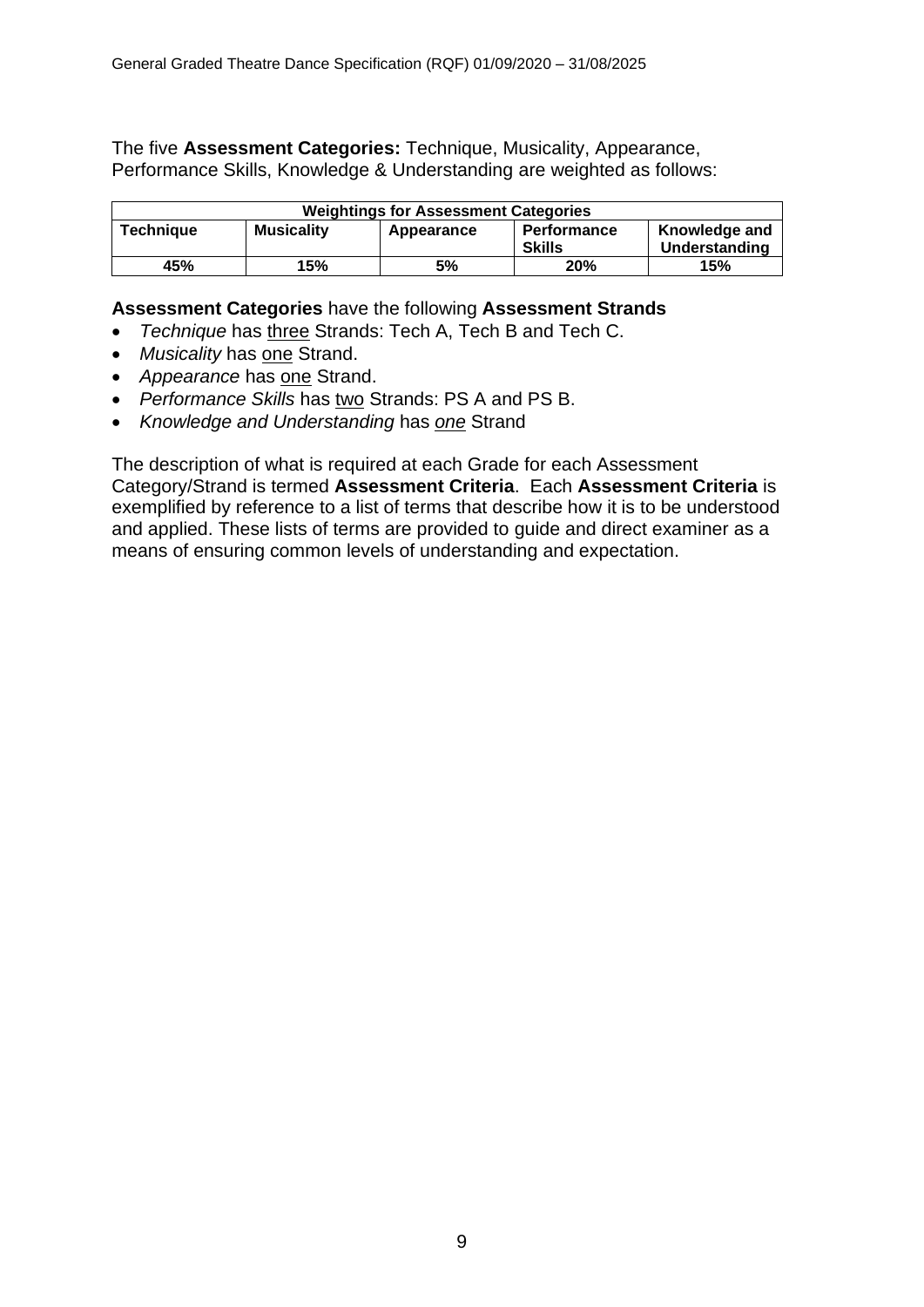#### **13. Level 1 (RQF) Assessment Criteria**

**Level 1** (Grades 1 -3) dance examinations provide evidence that dance candidates have demonstrated dance skills and artistry at a **basic** level of achievement in the Assessment Criteria under the Assessment Categories of Technique, Musicality, Appearance, Performance Skills, Knowledge & Understanding. Differentiation between Grades 1, 2 and 3 is defined by the progressive requirements and expectations prescribed in the Programmes of Study for each Grade. These Programmes of Study provide a framework for the teaching and learning of **basic** dance skills and artistry, which are a foundation for those candidates who progress to the more demanding Level 2 Grades.

|                           | <b>Level 1 Assessment Criteria</b> |                                                      |  |  |  |  |  |
|---------------------------|------------------------------------|------------------------------------------------------|--|--|--|--|--|
| <b>Assessment</b>         | <b>Assessment</b>                  | <b>Assessment</b>                                    |  |  |  |  |  |
| Category                  | <b>Strand</b>                      | <b>Requirements</b>                                  |  |  |  |  |  |
| <b>Technique</b>          | Tech A                             | Correct foot/ankle placement. Body posture, leg and  |  |  |  |  |  |
|                           | placement<br>$\bullet$             | arm position is secure.                              |  |  |  |  |  |
|                           | stance                             |                                                      |  |  |  |  |  |
|                           | alignment                          |                                                      |  |  |  |  |  |
|                           | <b>Tech B</b>                      | Able to maintain balance. Sufficient core strength   |  |  |  |  |  |
|                           | balance<br>$\bullet$               | and control of body and limbs in the required basic  |  |  |  |  |  |
|                           | strength                           | movements and combinations of steps. (Quality of     |  |  |  |  |  |
|                           | control                            | tone in tap)                                         |  |  |  |  |  |
|                           | <b>Tech C</b>                      | Sufficient suppleness and agility demonstrated.      |  |  |  |  |  |
|                           | flexibility<br>$\bullet$           | Elevation and stamina, where appropriate, is         |  |  |  |  |  |
|                           | elevation<br>$\bullet$             | evident in the delivery of the required sequences.   |  |  |  |  |  |
|                           | stamina<br>$\bullet$               |                                                      |  |  |  |  |  |
| <b>Musicality</b>         | timing<br>$\bullet$                | Work is demonstrated with correct timing and         |  |  |  |  |  |
|                           | interpretation<br>$\bullet$        | awareness of rhythm and phrasing. There is some      |  |  |  |  |  |
|                           | feeling<br>$\bullet$               | expressive interpretation.                           |  |  |  |  |  |
|                           |                                    |                                                      |  |  |  |  |  |
| Appearance                | as required in<br>$\bullet$        | Ballet, Lyrical, Greek, Modern Jazz, Tap, Acrobatic. |  |  |  |  |  |
|                           | the programme<br>of study          |                                                      |  |  |  |  |  |
| <b>Performance Skills</b> | <b>PSA</b>                         | Audience awareness and use of appropriate facial     |  |  |  |  |  |
|                           | personality<br>$\bullet$           | expression.                                          |  |  |  |  |  |
|                           | flair<br>$\bullet$                 |                                                      |  |  |  |  |  |
|                           | projection                         |                                                      |  |  |  |  |  |
|                           | <b>PSB</b>                         | Awareness of the dance space, positive attitude to   |  |  |  |  |  |
|                           | attitude<br>$\bullet$              | the examination and responsiveness to the            |  |  |  |  |  |
|                           | responsiveness<br>$\bullet$        | examiner's instructions.                             |  |  |  |  |  |
|                           | spatial                            |                                                      |  |  |  |  |  |
|                           | awareness                          |                                                      |  |  |  |  |  |
| Knowledge and             | knowledge<br>$\bullet$             | Knowledge of the Programme of Study is evident.      |  |  |  |  |  |
| Understanding             |                                    |                                                      |  |  |  |  |  |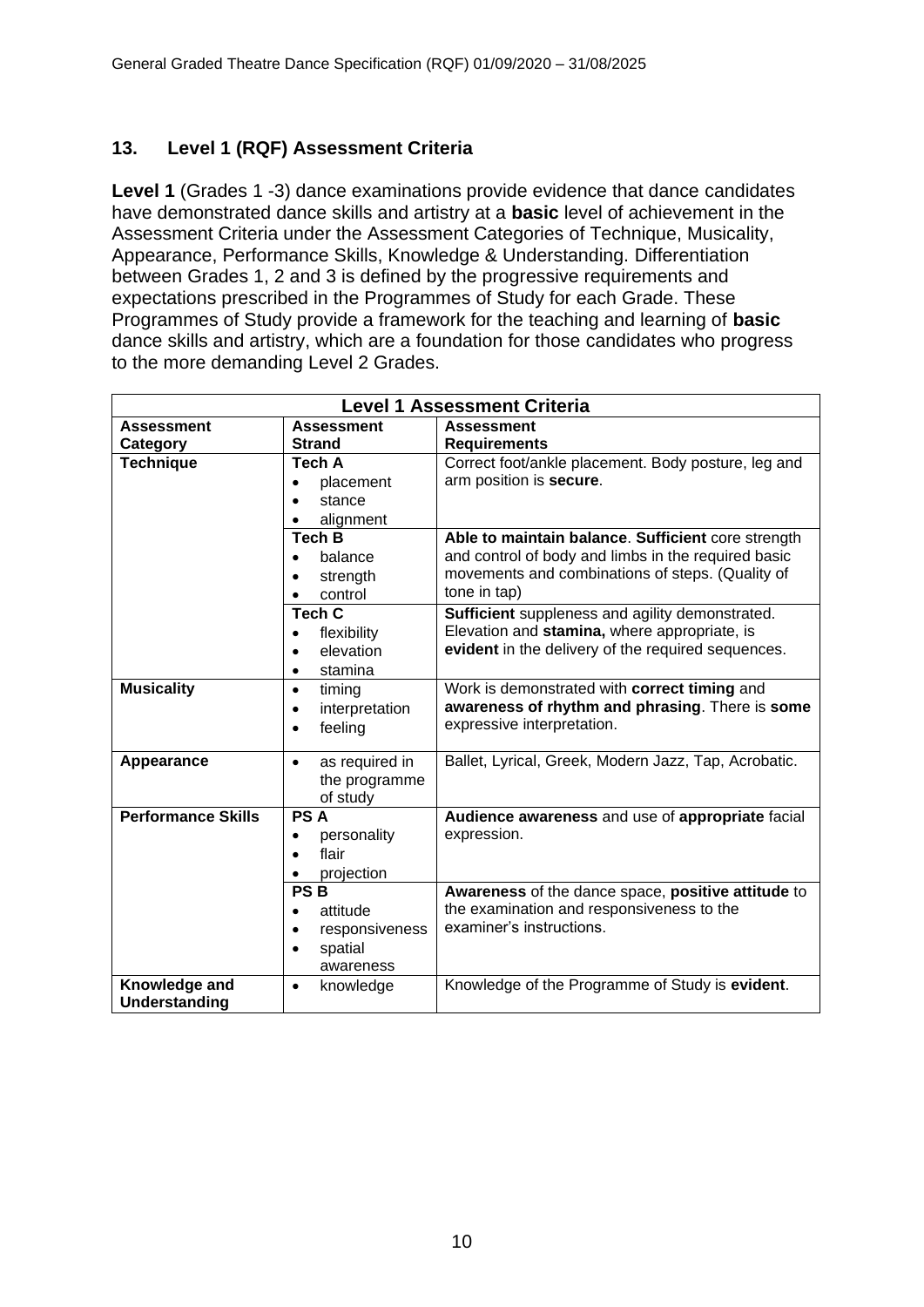#### **14. Level 2 (RQF) Assessment Criteria**

**Level 2** (Grades 4 - 5) dance examinations provide evidence that dance candidates have demonstrated an **increasing consolidation** of dance skills and artistry under the Assessment Categories of Technique, Musicality, Appearance, Performance Skills, Knowledge & Understanding. Differentiation between Grades 4 and 5 is defined by the progressive requirements and expectations prescribed in the Programmes of Study for each Grade. Level 2 Programmes of Study provide a framework for the teaching and learning of an **increasing consolidation** of dance skills and artistry in preparation for the demands of Level 3 Grades.

| <b>Level 2 Assessment Criteria</b> |                             |                                                      |  |  |  |  |
|------------------------------------|-----------------------------|------------------------------------------------------|--|--|--|--|
| <b>Assessment</b>                  | <b>Assessment</b>           | <b>Assessment</b>                                    |  |  |  |  |
| Category                           | <b>Strand</b>               | <b>Requirements</b>                                  |  |  |  |  |
| <b>Technique</b>                   | Tech A                      | Correct foot/ankle placement. Body posture, leg and  |  |  |  |  |
|                                    | placement<br>$\bullet$      | arm position and alignment is co-ordinated and       |  |  |  |  |
|                                    | stance<br>$\bullet$         | secure.                                              |  |  |  |  |
|                                    | alignment<br>$\bullet$      |                                                      |  |  |  |  |
|                                    | <b>Tech B</b>               | Able to maintain balance, core strength and control  |  |  |  |  |
|                                    | balance<br>$\bullet$        | of body and limbs is demonstrated in the required    |  |  |  |  |
|                                    | strength<br>$\bullet$       | more complex movements and combinations of steps     |  |  |  |  |
|                                    | control<br>$\bullet$        | showing increasing precision. (Quality of tone in    |  |  |  |  |
|                                    |                             | tap)                                                 |  |  |  |  |
|                                    | <b>Tech C</b>               | Suppleness and agility is demonstrated. Elevation    |  |  |  |  |
|                                    | flexibility<br>$\bullet$    | and energy, where appropriate, is maintained in the  |  |  |  |  |
|                                    | elevation<br>$\bullet$      | delivery of the required sequences.                  |  |  |  |  |
|                                    | stamina<br>$\bullet$        |                                                      |  |  |  |  |
| <b>Musicality</b>                  | <b>Musicality</b>           | Work is demonstrated with correct timing and an      |  |  |  |  |
|                                    | timing<br>$\bullet$         | ability to interpret and display sensitivity to the  |  |  |  |  |
|                                    | interpretation<br>$\bullet$ | expressive content.                                  |  |  |  |  |
|                                    | feeling<br>$\bullet$        |                                                      |  |  |  |  |
| Appearance                         | Appearance                  | Ballet, Lyrical, Greek, Modern Jazz, Tap, Acrobatic. |  |  |  |  |
|                                    | as required in<br>$\bullet$ |                                                      |  |  |  |  |
|                                    | the programme               |                                                      |  |  |  |  |
|                                    | of study                    |                                                      |  |  |  |  |
| <b>Performance Skills</b>          | <b>PSA</b>                  | Awareness of communicating to an audience with       |  |  |  |  |
|                                    | personality<br>$\bullet$    | expression and some individuality.                   |  |  |  |  |
|                                    | flair<br>$\bullet$          |                                                      |  |  |  |  |
|                                    | projection                  |                                                      |  |  |  |  |
|                                    | <b>PSB</b>                  | Appropriate use of the dance space, positive         |  |  |  |  |
| attitude<br>$\bullet$              |                             | attitude to the examination and responsiveness to    |  |  |  |  |
|                                    | responsiveness<br>$\bullet$ | the examiner's instructions <b>demonstrated</b> .    |  |  |  |  |
|                                    | spatial<br>$\bullet$        |                                                      |  |  |  |  |
|                                    | awareness                   |                                                      |  |  |  |  |
| Knowledge and                      | knowledge<br>$\bullet$      | Secure knowledge of the programme of study           |  |  |  |  |
| Understanding                      |                             |                                                      |  |  |  |  |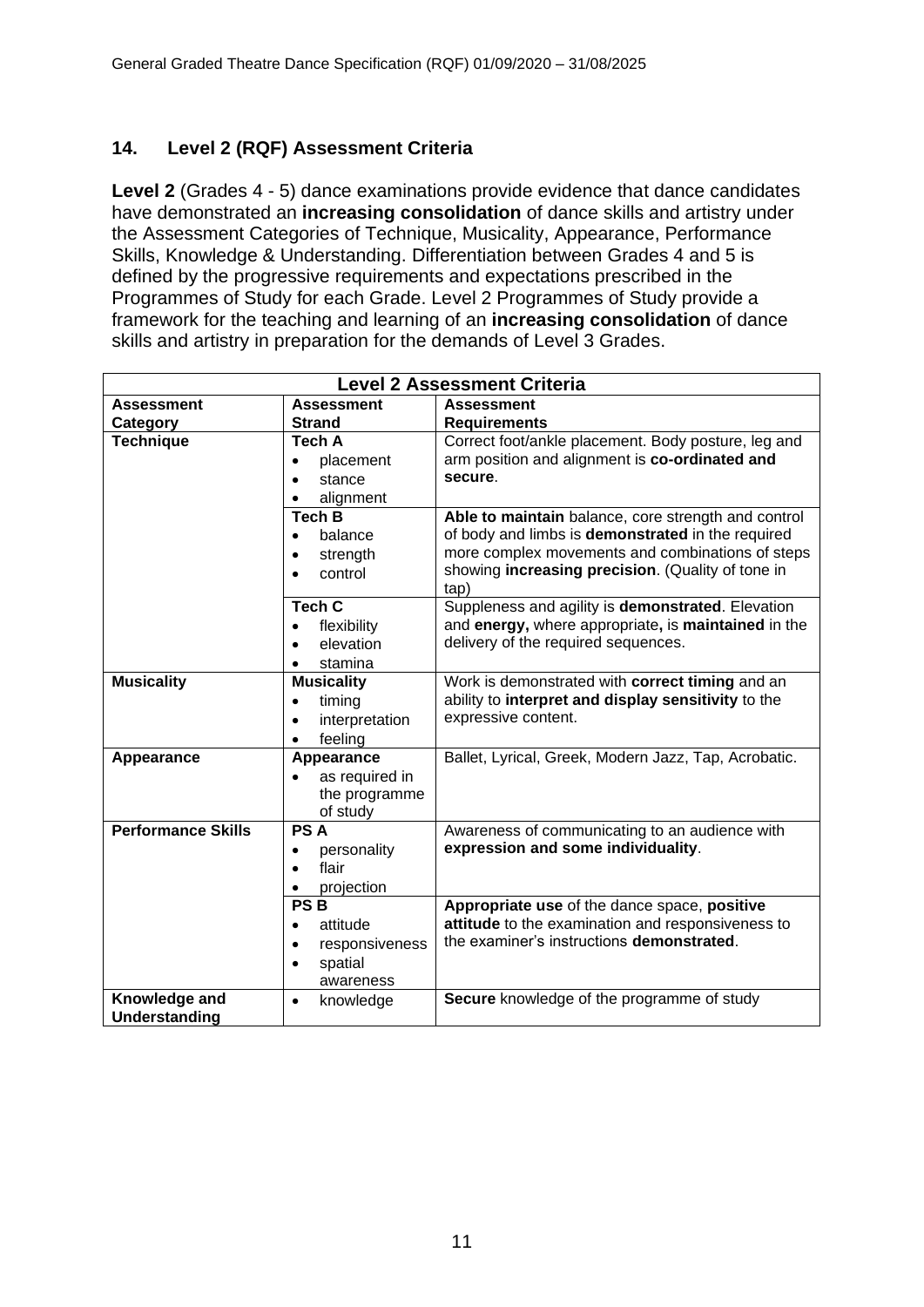#### **15. Level 3 (RQF) Assessment Criteria**

**Level 3** (Grades 6 - 8) dance examinations provide evidence that dance candidates have demonstrated **sound and established** dance skills, understanding and artistry under the Assessment Categories of Technique, Musicality, Appearance, Performance Skills, Knowledge & Understanding. Differentiation between Grades 6, 7 and 8 is defined by the progressive requirements and expectations prescribed in the Programmes of Study for each Grade. Level 3 Programmes of Study provide a framework for the teaching and learning of the vocabulary and the **sound and established** skills, understanding and artistry required for further training and study in the performance or teaching of dance.

| <b>Level 3 Assessment Criteria</b> |                             |                                                       |  |  |  |  |
|------------------------------------|-----------------------------|-------------------------------------------------------|--|--|--|--|
| <b>Assessment Category</b>         | <b>Assessment</b>           | <b>Assessment</b>                                     |  |  |  |  |
|                                    | <b>Strand</b>               | <b>Requirements</b>                                   |  |  |  |  |
| <b>Technique</b>                   | <b>Tech A</b>               | Precise foot/ankle placement is demonstrated. Body    |  |  |  |  |
|                                    | placement<br>$\bullet$      | posture, leg and arm positions and alignment is fully |  |  |  |  |
|                                    | stance<br>$\bullet$         | co-ordinated and established.                         |  |  |  |  |
|                                    | alignment<br>$\bullet$      |                                                       |  |  |  |  |
|                                    | <b>Tech B</b>               | Secure balance is maintained. Core strength,          |  |  |  |  |
|                                    | balance<br>$\bullet$        | technical accuracy and control of the body and limbs  |  |  |  |  |
|                                    | strength<br>$\bullet$       | are demonstrated with assurance in response to        |  |  |  |  |
|                                    | control<br>$\bullet$        | the demands of required sequences and                 |  |  |  |  |
|                                    |                             | combinations. (Quality of tone in tap)                |  |  |  |  |
|                                    | <b>Tech C</b>               | Suppleness and agility is demonstrated. Elevation     |  |  |  |  |
|                                    | flexibility<br>$\bullet$    | and energy, where appropriate, is consistently        |  |  |  |  |
|                                    | elevation<br>$\bullet$      | sustained throughout.                                 |  |  |  |  |
|                                    | stamina<br>$\bullet$        |                                                       |  |  |  |  |
| <b>Musicality</b>                  | <b>Musicality</b>           | Work is demonstrated with correct timing and an       |  |  |  |  |
|                                    | timing<br>$\bullet$         | ability to interpret and display sensitivity to the   |  |  |  |  |
|                                    | interpretation<br>$\bullet$ | expressive content.                                   |  |  |  |  |
|                                    | feeling<br>$\bullet$        |                                                       |  |  |  |  |
| Appearance                         | Appearance                  | Ballet, Lyrical, Greek, Modern Jazz, Tap, Acrobatic.  |  |  |  |  |
|                                    | as required in              |                                                       |  |  |  |  |
|                                    | the programme               |                                                       |  |  |  |  |
|                                    | of study                    |                                                       |  |  |  |  |
| <b>Performance Skills</b>          | <b>PSA</b>                  | The communication of emotion/expression to an         |  |  |  |  |
|                                    | personality<br>$\bullet$    | audience is fully integrated into the performance.    |  |  |  |  |
|                                    | flair<br>$\bullet$          | Flair and individuality and an understanding of       |  |  |  |  |
|                                    | projection<br>$\bullet$     | the relationship between performer and an             |  |  |  |  |
|                                    |                             | audience is evident.                                  |  |  |  |  |
|                                    | <b>PSB</b>                  | The dance space is fully utilised as a part of dance  |  |  |  |  |
|                                    | attitude<br>$\bullet$       | expression. A positive and confident attitude and     |  |  |  |  |
|                                    | responsiveness<br>$\bullet$ | responsiveness to the examiner is evident             |  |  |  |  |
|                                    | spatial<br>$\bullet$        | throughout.                                           |  |  |  |  |
|                                    | awareness                   |                                                       |  |  |  |  |
| Knowledge and                      | knowledge<br>$\bullet$      | Thorough knowledge and understanding of the           |  |  |  |  |
| <b>Understanding</b>               | understanding<br>$\bullet$  | movement vocabulary and requirements of the           |  |  |  |  |
|                                    |                             | programme of study.                                   |  |  |  |  |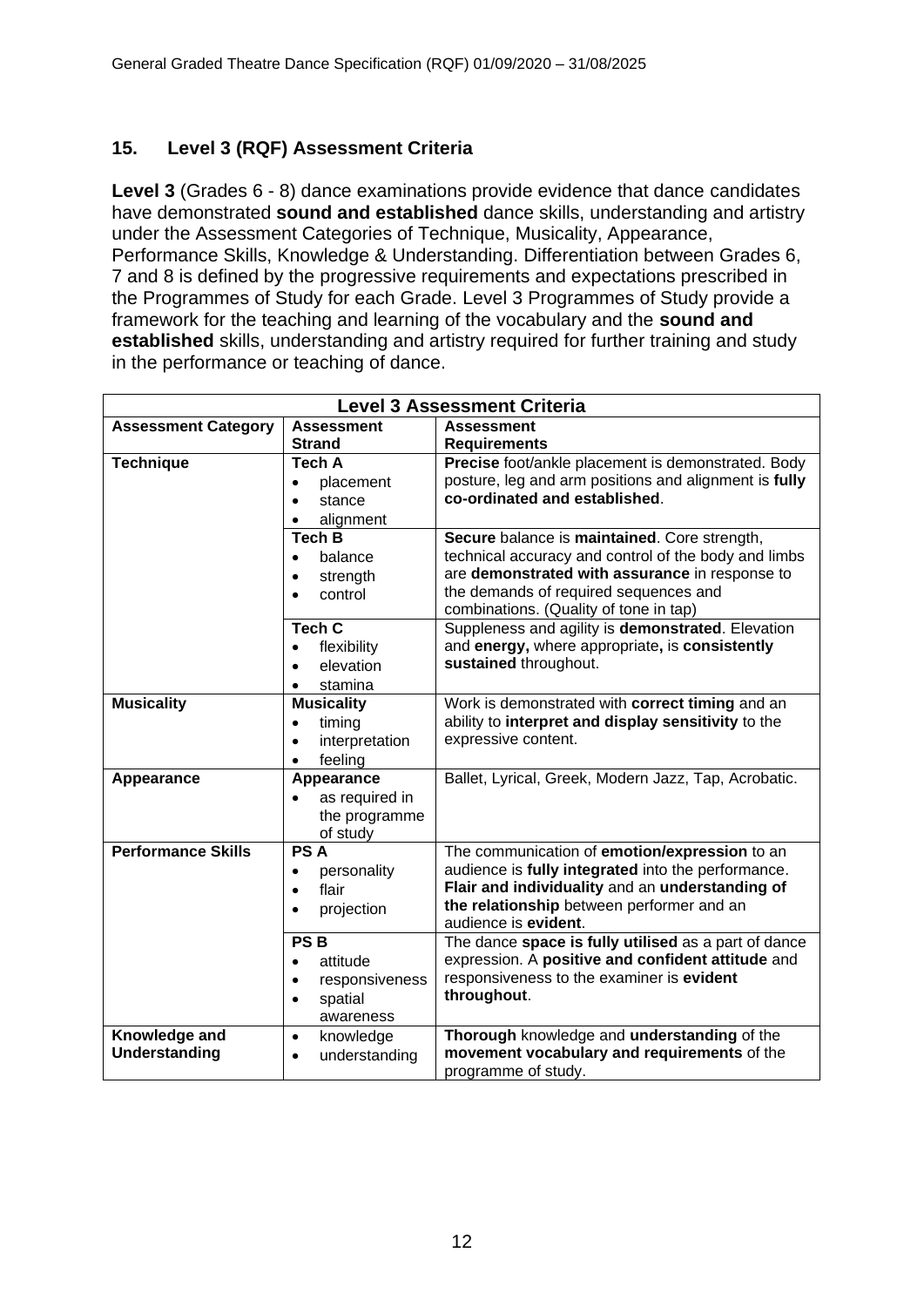#### **16. Marking**

Marks are awarded for the extent to which the performance of a candidate matches each **Strand** for each of the four **Assessment Categories** in each of the three **Areas of Study** as shown in the **Mark Allocation** table below.

|               | <b>MARK ALLOCATION</b>                   |                  |        |                   |            |            |                           |                                   |
|---------------|------------------------------------------|------------------|--------|-------------------|------------|------------|---------------------------|-----------------------------------|
|               | <b>Assessment Categories and Strands</b> |                  |        |                   |            |            |                           |                                   |
|               |                                          | <b>Technique</b> |        | <b>Musicality</b> | Appearance |            | <b>Performance Skills</b> | Knowledge<br>and<br>Understanding |
|               | Tech A                                   | Tech B           | Tech C |                   |            | <b>PSA</b> | <b>PSB</b>                |                                   |
| <b>Barre</b>  | 5                                        | 5                | 5      |                   |            |            |                           |                                   |
| <b>Centre</b> | 5                                        | 5                | 5      |                   | 5          | 5          |                           |                                   |
| <b>Dance</b>  | 5                                        | 5                | 5      |                   |            |            |                           |                                   |

For each of the **Strands** within each **Assessment Category**, a mark between 0 and 5 will be awarded indicating the degree to which the candidate has met the **Required Standard** as defined in the **Marking Grid** below. Appearance and Performance Skills A are only assessed once during the examination.

|                    | <b>MARKING GRID</b>                      |                                                                  |                                                                                                              |                                                                                                                                  |                                             |                                  |  |  |
|--------------------|------------------------------------------|------------------------------------------------------------------|--------------------------------------------------------------------------------------------------------------|----------------------------------------------------------------------------------------------------------------------------------|---------------------------------------------|----------------------------------|--|--|
|                    |                                          |                                                                  |                                                                                                              |                                                                                                                                  |                                             |                                  |  |  |
| Definition<br>Mark | Required<br>standard not<br>demonstrated | Required<br>standard<br>demonstrated<br>in a very<br>limited way | Required<br>standard<br>demonstrated<br>in a way that<br>is sometimes<br>limited and<br>sometimes<br>partial | Required<br>standard<br>demonstrated<br>in a way that<br>is sometimes<br>partial and<br>sometimes of<br>the required<br>standard | <b>Required</b><br>standard<br>demonstrated | Required<br>standard<br>exceeded |  |  |

The descriptions in the **Assessment Criteria** are to be used in conjunction with the requirements of the **Programme of Study** for each Grade. The judgement is made by the examiner in relation to the appropriate **Level Description**.

#### **17. Level Descriptions**

Level Descriptions provide a guide to the qualities and extent of the level of performance that candidates achieving a particular grade are expected to demonstrate. Strength in one area of performance may compensate for weakness in another. The overall achievement necessary to match these descriptions will have been demonstrated by a candidate awarded a Pass. Candidates achieving a Pass with Merit, or a Pass with Distinction, will have matched and exceeded the qualities of performance described. The Level Descriptions form a context for the examiner judgement and when taken as a whole, are indicative of expectations; they are assessed through the Assessment Components and Assessment Criteria.

**Foundation Level 1** Assessment Criteria cover **Grades 1, 2, 3**. **Middle Level 2** Assessment Criteria cover **Grades 4, 5**.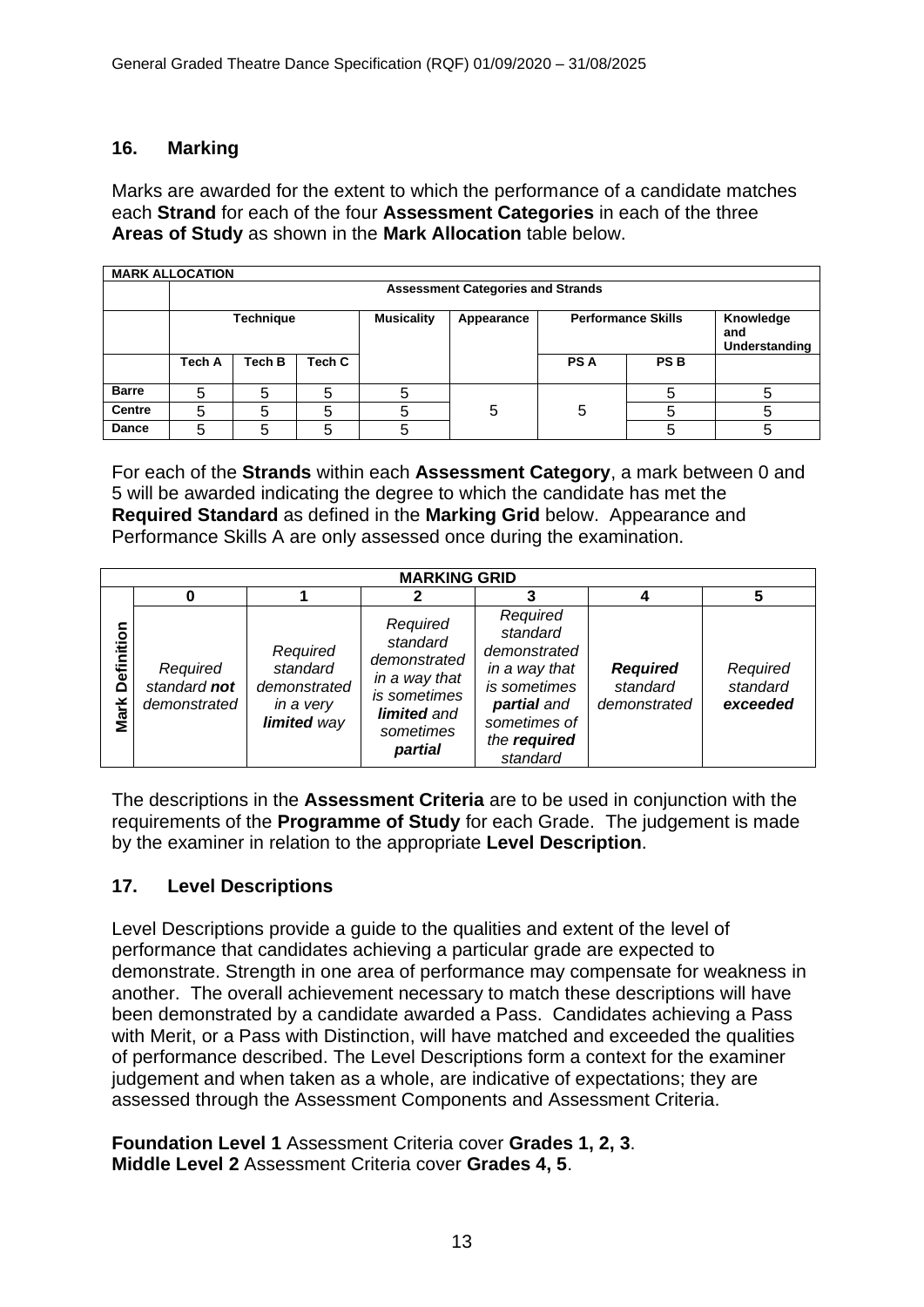#### **Higher Level 3** Assessment Criteria cover **Grades 6, 7, 8**.

The candidate's performance of the progressively challenging programmes of study within each level description determines the grade within that level range.

#### **18. National Standards**

Comparability across different dance awarding organisations against national level descriptors were established as set out on page 15.

The awarding organisations developed a national set of level descriptors for Graded Examinations in Dance for the original accreditation of these qualifications. The recognised awarding organisations for dance qualifications under the auspices of the Council for Dance Education and Training (CDET), now known as CDMT, came together to collectively review the original set of descriptors. The resulting descriptors aim to deliver two functions (i) to provide a set of benchmarks to which future graded dance qualifications will be developed and (ii) to provide benchmarks which will provide a basis for ongoing comparability and maintenance of standards within and between awarding organisations. On reviewing the original set of descriptors, the awarding organisations feel that these remain an accurate reflection of level for any new qualifications developed.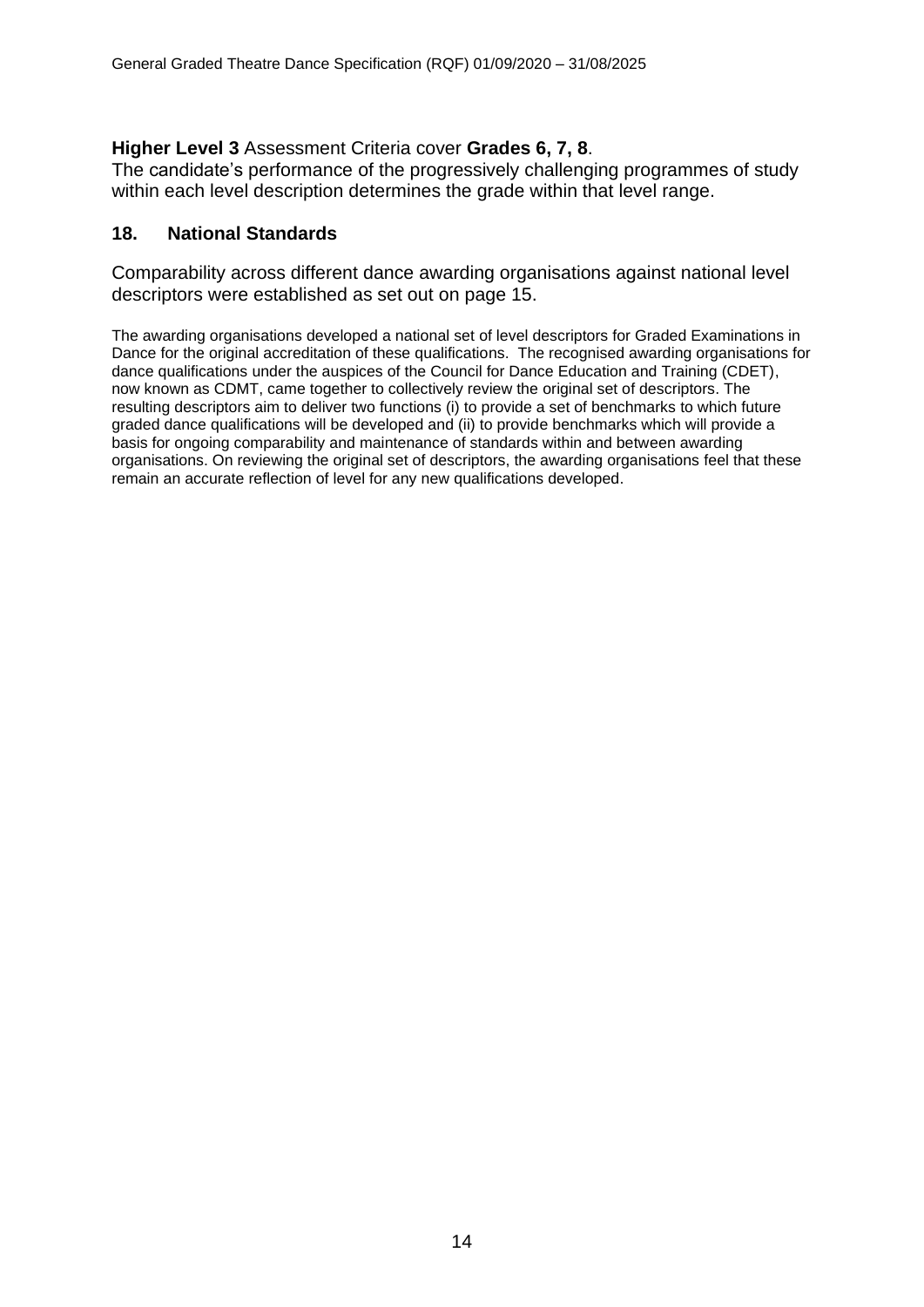|                                                                                                                                                                                                                                                                                                                | Level Descriptors for General Graded Examinations in Dance                                                                                                                                                                                                                                           |                                                                                                                                                                                                                                                                                                                                                                                                                                                                                                                                                                                |
|----------------------------------------------------------------------------------------------------------------------------------------------------------------------------------------------------------------------------------------------------------------------------------------------------------------|------------------------------------------------------------------------------------------------------------------------------------------------------------------------------------------------------------------------------------------------------------------------------------------------------|--------------------------------------------------------------------------------------------------------------------------------------------------------------------------------------------------------------------------------------------------------------------------------------------------------------------------------------------------------------------------------------------------------------------------------------------------------------------------------------------------------------------------------------------------------------------------------|
| <b>General Descriptor</b>                                                                                                                                                                                                                                                                                      | Knowledge Statement.<br>The candidate                                                                                                                                                                                                                                                                | <b>Skills Statement.</b><br>The candidate can                                                                                                                                                                                                                                                                                                                                                                                                                                                                                                                                  |
| Achievement at level 1<br>reflects the ability to<br>understand and use and<br>apply relevant<br>knowledge,<br>understanding and skills<br>in relation to an<br>increasing vocabulary of<br>movement and artistic<br>awareness                                                                                 | Demonstrates knowledge and<br>understanding of technique, music<br>and performance, which is<br>reflected in the ability to co-<br>ordinate simple movements to<br>produce combinations of steps with<br>appropriate precision and control<br>or through discussion with<br>examiners.               | Demonstrate basic techniques<br>through using an increasing<br>vocabulary of movement in their<br>chosen dance<br>discipline/genre/genre.<br>Demonstrate the ability to interpret<br>music with a sense of appropriate<br>timing and rhythm for their chosen<br>dance discipline/genre/genre.<br>Demonstrate performance with an<br>increasing confidence and<br>responsiveness to an audience.                                                                                                                                                                                |
| Achievement at level 2<br>reflects the ability to build<br>upon skills, knowledge<br>and understanding in<br>relation to an increasing<br>vocabulary of movement<br>and artistic understanding<br>showing an increased<br>confidence and<br>assurance in application.                                          | Demonstrates a clear knowledge<br>and understanding of technique,<br>music and performance which is<br>reflected in the ability to co-<br>ordinate more complex movements<br>to produce combinations of steps<br>with increasing precision and<br>control or through discussion with<br>examiners.   | Demonstrate an increasing<br>consolidation of technical skills in<br>their chosen dance<br>discipline/genre.<br>Demonstrate an increased ability to<br>interpret music and display<br>sensitivity to musical content and<br>style appropriate to the dance<br>discipline/genre/genre.<br>Demonstrate an increased range of<br>movements in sequences of<br>greater length and complexity and<br>the ability to sustain an appropriate<br>sense of style of the dance<br>discipline/genre/genre.<br>Demonstrate confidence in<br>performing the movement<br>sequences required. |
| Achievement at Level 3<br>reflects the ability to build<br>upon a range of skills,<br>knowledge and<br>understanding in relation<br>to an increasingly refined<br>vocabulary of movement<br>and artistic interpretation<br>showing an increased<br>confidence, assurance<br>and sensitivity in<br>application. | Demonstrates a sound and<br>established knowledge and<br>understanding of the technique and<br>music of a particular dance<br>discipline/genre.<br>Demonstrates an increased<br>awareness of performance and an<br>increased understanding of the<br>relationship between performer<br>and audience. | Demonstrate a wide range of<br>movements performed consistently<br>and confidently with technical<br>accuracy and control.<br>Demonstrate an increased<br>sensitivity to a range of musical<br>content and style appropriate to the<br>dance discipline/genre/genre.<br>Demonstrate dynamics and fluidity<br>of movement incorporating the use<br>of space and a maturity and<br>individuality in interpretation and<br>expression.                                                                                                                                            |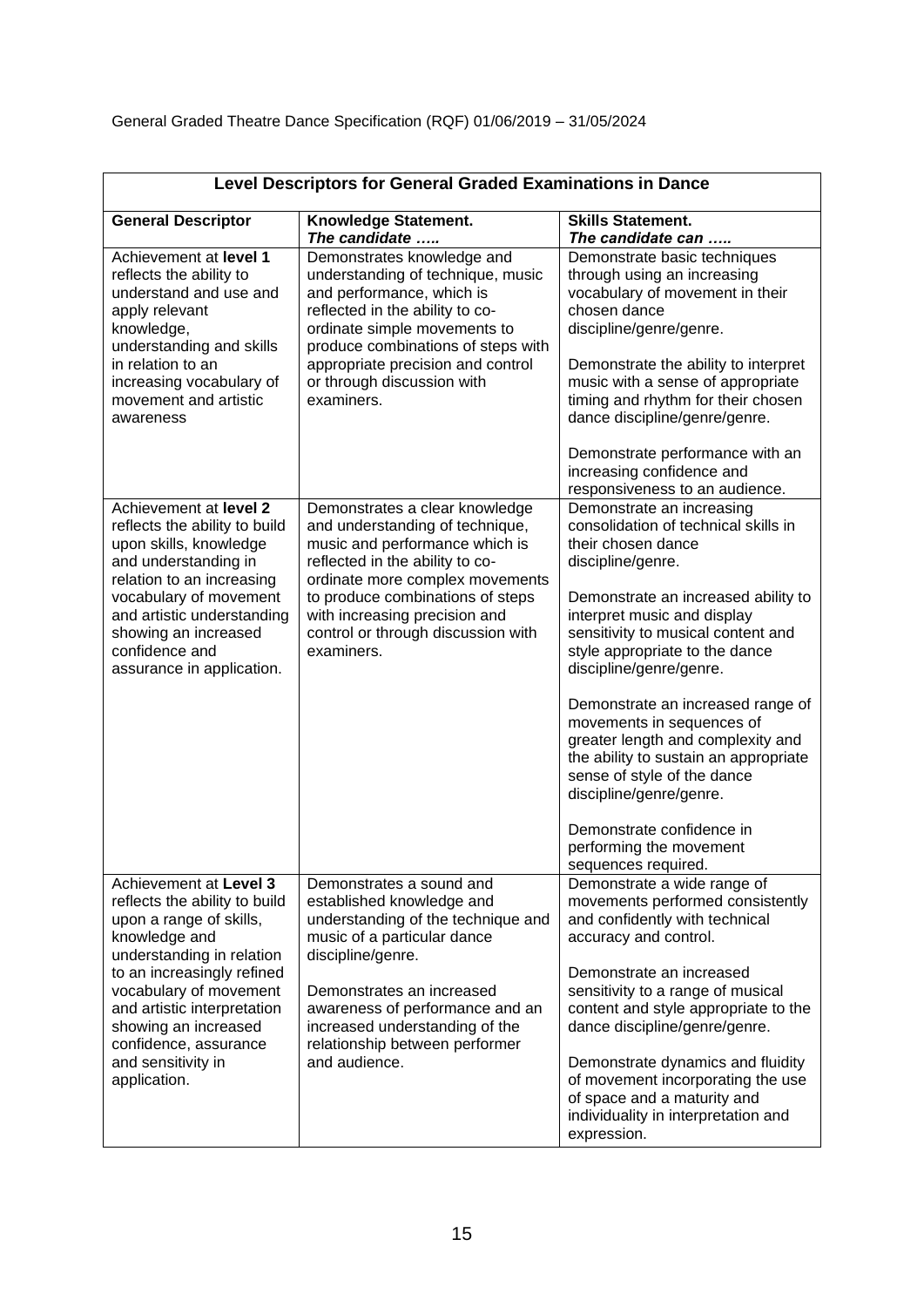General Graded Theatre Dance Specification (RQF) 01/06/2019 – 31/05/2024

#### **19. Candidates with Additional Needs**

Information on assessment, examination and entry requirements for candidates with additional needs are published on the GQAL website and are also provided in the Teachers Handbook. In addition you can contact GQAL Head Office.

#### **20. Examination Results**

Results and certificates will normally be issued within six weeks after the date of the examination. This time is necessary to ensure that all results are properly standardised and checked by GQAL.

#### **21. Awards of Pass, Pass with Merit, or Pass with Distinction**

Depending on the level of performance demonstrated during the examination a candidate may be awarded either a Pass, or a Pass with Merit, or a Pass with Distinction. Each award broadly corresponds with the following descriptions of achievement and requires that the candidate obtains or exceeds the minimum number of marks set as the boundary for the award.

| Award | <b>Description of Achievement</b>                                                                                                                                                                                                                                                                                                                                                                                                                                                                                                                                                                                                                                                                                 | <b>Mark</b><br><b>Boundary</b> |
|-------|-------------------------------------------------------------------------------------------------------------------------------------------------------------------------------------------------------------------------------------------------------------------------------------------------------------------------------------------------------------------------------------------------------------------------------------------------------------------------------------------------------------------------------------------------------------------------------------------------------------------------------------------------------------------------------------------------------------------|--------------------------------|
| Pass  | To achieve the award of a Pass the performance of a candidate must<br>reach or partially reach the required standard of dance skills in most<br>but not necessarily all of the assessment criteria.<br>The performance of some candidates may have exceeded the required<br>standard in one or more aspects of the examination and this reflects<br>the fact that strength in one aspect may compensate for weakness in<br>another.<br>A defining characteristic of the overall performance of a candidate<br>awarded a Pass is that it reaches or partially reaches the required<br>standard of dance skills indicated in the Level Descriptions, and the<br>repertoire defined in the Programme of Study.       | 44%                            |
| Merit | To achieve the award of a Pass with Merit the performance of a<br>candidate must reach the required standard of dance skills in the<br>majority of assessment criteria.<br>The performance of some candidates may have exceeded the required<br>standard in one or more aspects of the examination and this reflects<br>the fact that strength in one aspect may compensate for weakness in<br>another.<br>A defining characteristic of the overall performance of a candidate<br>awarded a Pass with Merit is that it consistently matches and<br>occasionally may exceed the required standard of dance skills<br>indicated in the Level Descriptions, and the repertoire defined in the<br>Programme of Study. | 59%                            |